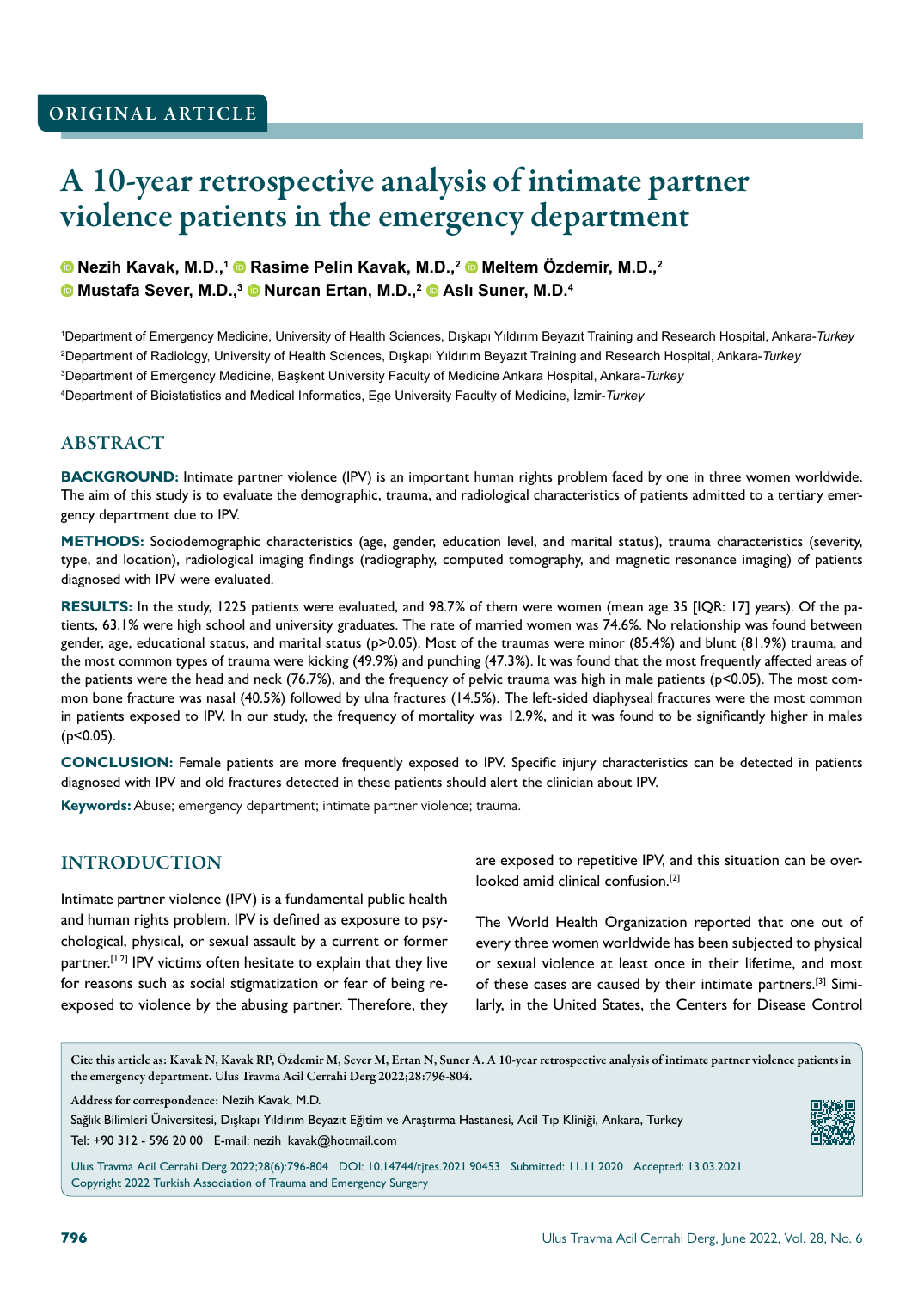has reported that one in four men was a victim of rape and physical abuse.[1]

IPV processes have been reported to lead to short- and longterm health consequences in victims, such as asthma-like attacks, irritable bowel syndrome, diabetes mellitus, chronic pain, memory loss, neurological symptoms, and poor reproductive health. IPV can also bring along psychological health problems such as emotional stress, suicide, and attempts.<sup>[1,4]</sup> Although imaging has increased the detection of IPV cases, it is being reported that the number of female cases elucidated is still less than the expected incidence.<sup>[5]</sup> The United States Preventive Services Task Force has notified clinicians that there will be large differences across the country if they request imaging from every woman of childbearing age as needed and refer those with imaging findings to support services.[6] The inability to elucidate these cases is explained by the idea that there are problems with the effective and supportive use of imaging and evaluation tools in clinical practice.<sup>[7]</sup>

It has been reported that radiologists play an important role in non-accidental child traumas and have potential importance in the detection of elderly abuse. It has also been reported in the literature that the imaging findings of IPV are reported, and functional imaging is used to evaluate IPV-related brain damage.<sup>[1,8]</sup>

We believe that IPV is related to imaging findings and that being radiologically defined of these findings will be potential determinants in the clinical process. Therefore, we aimed to evaluate the demographic, trauma, and radiological characteristics of patients admitted to a tertiary emergency department (ED) for IPV.

#### MATERIALS AND METHODS

#### Study Design and Setting

The study was conducted retrospectively in cooperation with the emergency and the radiology department of the third step training and research hospital. The study was approved by the hospital's local ethical committee (Ethical committee approval date and no.; February 17, 2020-82/05).

#### Selection of Participants

All patients above 18 years of age who were admitted to the ED for IPV between January 1, 2010, and January 1, 2020, were enrolled in the study. Patients who were assaulted by anybody other than the victims intimate partner and those whose radiological imaging studies (radiography, computed tomography [CT], and magnetic resonance imaging [MRI]) were not requested were excluded from the study.

#### Methods and Measurements

The information of patients diagnosed with assault (W50 and W51) on the relevant dates was evaluated using the International Classification of Diseases-10 diagnostic code in the hospital medical registration system. The medical records of patients were accessed through the hospital automation system and patient follow-up cards. Sociodemographic characteristics (age, gender, education level, and marital status), trauma characteristics (severity, type, and localization), and radiological imaging findings of patients diagnosed with IPV were evaluated.

#### Statistical Analysis

All statistical analyses were performed using The SPSS package (Statistical Package for the Social Sciences for Windows, Version 24.0, SPSS Inc., Chicago, IL, USA). The distribution of sociodemographic data was analyzed using a histogram. Quantitative variables were expressed as the median and interquartile range (IQR), qualitative variables were expressed as numbers and percentages. Mann–Whitney U-test was used to compare nonparametric variables. Pearson and Fisher's Chi-square tests were used to analyze qualitative data. All analyses were performed at a 95% confidence interval and p<0.05 was considered to be statistically significant.

#### **RESULTS**

IPV patients of 1225 were evaluated. Of the patients, 98.7% (n=1209) were female. The median age was 35 (IQR: 17) years. The median age of males and females exposed to IPV was found to be similar (p>0.05). Patients exposed to IPV are often high school graduates (34%); no relationship was found between gender and education level (p>0.05). It was found that the patients exposed to violence were often married (74.6%), there was no relationship between marital status and gender (p>0.05). It was detected that only 14.6% of the cases were suffering from major trauma and males were exposed to major trauma at a higher rate (p<0.05). It was determined that 81.9% of the patients were injured by blunt trauma and that more male patients were exposed to penetrating trauma (p<0.05). It was found that the patients were most frequently injured by kick and punch, females were injured more frequently by punch, and males were injured most frequently by gunshot wounds (p<0.05). The most common trauma localization was head and neck (76.7%), then upper extremity (51.6%). Pelvic injuries were more common in the males ( $p$ <0.05). The mortality rate in patients was 12.9%, and it was found to be significantly higher in males (p<0.05) (Table 1).

It was found that 401 patients (32.7%) had radiography. It was observed that 46 patients (3.8%) had more than 1 radiography. It was found that the MRI was applied to 39 (3.2%) patients. It was observed that 980 (80%) patients were performed CT and 43 (3.5%) patients were performed different or repeated CT examinations.

It was observed that CT was performed on 82.3% and different or repeated CT examinations were performed in 43 (3.5%) patients. Soft-tissue lesions without bone fracture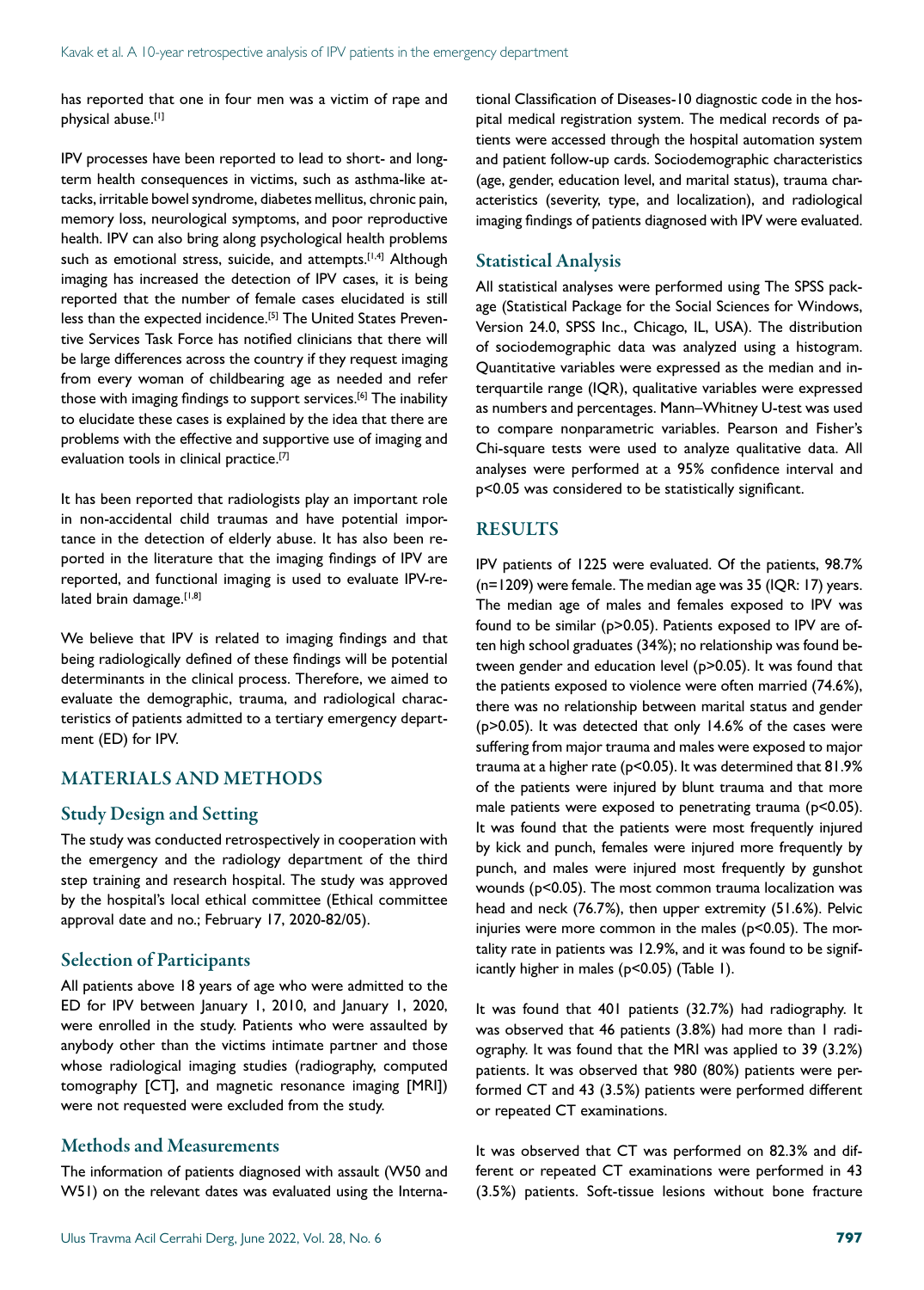|                             |                                   | Total $(n=1225)$ | Male $(n=16)$ | Female $(n=1209)$ | p        |
|-----------------------------|-----------------------------------|------------------|---------------|-------------------|----------|
| Age (year), median (IQR)    |                                   | 35(17)           | 42.5(22)      | 35(17)            | 0.279    |
| Education, n (%)            | None                              | 4(0.3)           | $\mathbf 0$   | 4(0.3)            | >0.999   |
|                             | Primary school                    | 172(14)          | 4(25)         | 168(13.9)         |          |
|                             | Middle School                     | 277 (22.6)       | 5(31.3)       | 272 (22.5)        |          |
|                             | High school                       | 416(34)          | 3(18.8)       | 413 (34.2)        |          |
|                             | University                        | 356(29.1)        | 4(25)         | 352 (29.1)        |          |
| Marital status, n (%)       | Married                           | 914(74.6)        | 14(87.5)      | 900 (74.4)        | 0.066    |
|                             | Engaged                           | 137(11.2)        | 0(0)          | 137(11.3)         |          |
|                             | Single                            | 174(14.2)        | 2(12.5)       | 172(14.2)         |          |
| Trauma severity, n (%)      | Minor                             | 1046(85.4)       | 5(31.3)       | 1041(86.1)        | < 0.001  |
|                             | Major                             | 179(14.6)        | 11(68.8)      | 168(13.9)         |          |
| Trauma mechanism, n (%)     | <b>Blunt</b>                      | 1003(81.9)       | 7(43.8)       | 996 (82.4)        | 0.001    |
|                             | Penetran                          | 205 (16.7)       | 8(50)         | 197(16.3)         |          |
|                             | Mixed                             | 17(1.4)          | 1(6.3)        | 16(1.3)           |          |
| Trauma type, n (%)*         | Kicking                           | 608 (49.9)       | 7(43.8)       | 601 (49.7)        | $0.636*$ |
|                             | Punching                          | 580 (47.3)       | 0             | 580 (48)          | < 0.001  |
|                             | Slapping                          | 549 (44.8)       | 6(37.5)       | 543 (44.9)        | $0.554*$ |
|                             | Hitting with a blunt object       | 457 (37.3)       | 6(37.5)       | 451 (37.3)        | $0.987*$ |
|                             | Pushing                           | 390 (31.8)       | 7(43.8)       | 383 (31.7)        | $0.303*$ |
|                             | Gun-shot wound                    | 145(11.8)        | 9(56.3)       | 136(11.2)         | < 0.001  |
|                             | Hitting with a penetrating object | 77(6.3)          | $\mathbf 0$   | 77(6.4)           | 0.618    |
|                             | Scratching                        | 54(4.4)          | 0             | 54(4.5)           | >0.999   |
| Trauma localization, n (%)* | Head and neck                     | 940 (76.7)       | 14(87.5)      | 926 (76.6)        | 0.305    |
|                             | Thorax                            | 282(23)          | 4(25)         | 278 (23)          | 0.850    |
|                             | Abdomen                           | 214(17.5)        | 4(25)         | 213(17.6)         | 0.442    |
|                             | Pelvic                            | 4(0.3)           | 2(12.5)       | 2(0.2)            | < 0.001  |
|                             | Upper extremity                   | 632 (51.6)       | 11(68.8)      | 621 $(51.4)$      | 0.167    |
|                             | Lower extremity                   | 359 (29.3)       | 3(18.8)       | 356 (29.4)        | 0.350    |
| Mortality, n (%)            |                                   | 158 (12.9)       | 9(56.3)       | 149(12.3)         | < 0.001  |

#### **Table 1.** Socio-demographic and trauma characteristics

Frequency and percentage values show the ratio of the number of patients and the total number of patients. \* Because some patients had more than one trauma, the total number of traumas was higher than the number of patients.

(n=1007; 82.2%) were found the most common lesions in the patients and other lesion distributions are presented in Table 2. The most common bone fracture was in the nasal bone (40.5%). About 63.3% of the patients had head-and-neck fractures, 5.2% thorax, 0.2% pelvis, 26.5% upper extremity, and 9.5% lower extremity fractures. In upper extremity fractures, 230 (18.8%) were on the left, 135 (11%) were on the right, while 64 (5.2%) of the lower extremity fractures were on the left and 62 (5.1%) were on the right. The most common fractures of the upper extremity were in the ulna (14.5%) and the lower extremity in the tibia (5.9%) (Table 3).

Old fractures were detected in the radiograph of 70 (5.7%) of the patients (Fig. 1).



**Figure 1.** Old traumatic fractures localization.

#### DISCUSSION

Emergency physicians are in an important position to identify patients at risk of IPV. In the United States alone, it is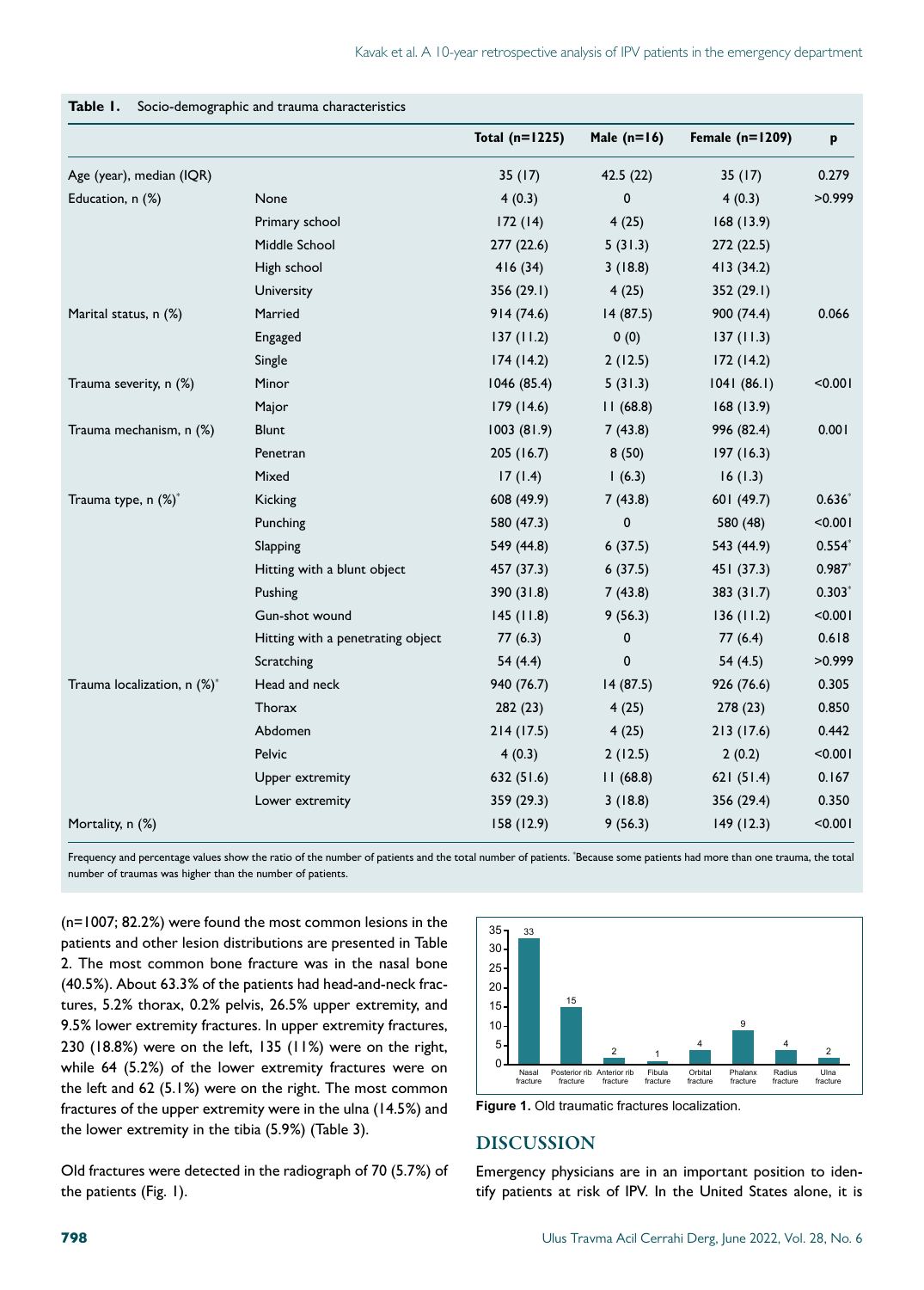| Trauma localization <sup>*</sup>           | $\mathbf n$     | %              |
|--------------------------------------------|-----------------|----------------|
| Head and neck injury                       | 940             | 76.7           |
| Fracture (single and multiple)             | 776             | 63.3           |
| Subarachnoid hemorrhage                    | 140             | 11.4           |
| Subdural hemorrhage                        | 116             | 9.5            |
| Epidural hemorrhage                        | 19              | 1.6            |
| Soft tissue lesion without a bone fracture | 656             | 53.6           |
| Thorax injury                              | 282             | 23             |
| <b>Rib fracture</b>                        | 62              | 5.1            |
| Pneumothorax                               | 58              | 4.7            |
| Hemothorax                                 | 24              | $\mathbf{2}$   |
| Vascular injury                            | $\overline{13}$ | IJ             |
| Pulmonary contusion                        | 7               | 0.6            |
| Vertebra fracture                          | C               | 0.2            |
| Soft tissue lesion without a bone fracture | 152             | 12.4           |
| Abdomen injury                             | 214             | 17.5           |
| Free intraperitoneal fluid                 | 86              | $\overline{7}$ |
| Spleen                                     | 46              | 3.8            |
| Small bowel                                | 32              | 2.6            |
| Liver                                      | 12              | $\mathbf{I}$   |
| Large bowel                                | $\mathcal{P}$   | 0.2            |
| Soft tissue lesion without a bone fracture | 123             | 10             |
| Pelvic injury                              | 4               | 0.3            |
| Scrotal injury                             | $\overline{2}$  | 0.2            |
| Pelvic fracture                            | 2               | 0.2            |
| Soft tissue lesion without a bone fracture | 4               | 0.3            |
| Upper extremity injury                     | 632             | 51.6           |
| Fracture                                   | 325             | 26.5           |
| Soft tissue lesion without a bone fracture | 56 I            | 45.8           |
| Lower extremity injury                     | 359             | 29.3           |
| Fracture                                   | 116             | 9.5            |
| Soft tissue lesion without a bone fracture | 290             | 23.7           |

| <b>Table 2.</b> Details of trauma localizations and soft tissue injury |
|------------------------------------------------------------------------|
| characteristics in imaging                                             |

Frequency and percentage values show the ratio of the number of patients and the total number of patients. \* Because some patients had more than one lesion, the total number of lesions was higher than the number of patients with lesions.

evaluated that 4.5 million cases are exposed to IPV annually, only one-third of these cases seek medical help, and most of them are misdiagnosed.<sup>[9]</sup> Our study is one of the studies with the highest number of cases combining imaging findings associated with IPV and sociodemographic factors in patients applied to ED.

George et al.<sup>[1]</sup> have stated in their study that 96.2% of the patients exposed to IPV were females and the mean age of the patients was 34. In a similar study conducted by Choi

et al.,<sup>[10]</sup> it was determined that 84% of the patients were female and that the population exposed to IPV is generally young adults. In our study, the median age of the cases was 35 years, and 98.7% of the cases were female, and no significant relationship was found between age and gender. We think that women are more subjected to violence because men are physically stronger than women, women are considered normal to be beaten in male-dominated societies, even they think that women will be disciplined by beating, and they see women as a burden and binding factor. Again, we think that due to these reasons and the negative elements that occur in both genders within the family over time, its transformation into verbal and physical abuse over time is more in the 3rd and 4th decades.

In the studies conducted, it has been stated that although IPV is seen in every part of the society, it is more common in groups with poor economic and social structure. It has been emphasized that men with low socioeconomic levels, unemployed, uneducated, and with psychological problems are more prone to IPV.<sup>[11,12]</sup> Choi et al.<sup>[10]</sup> have stated in their study that individuals exposed to IPV are mostly married, and their education level is at the secondary education level. Cunha and Gonçalves,[13] in their study, have emphasized that the duration of the marriage is an important criterion. Similar to the literature, the patients in our study were found to be married and have a high school education level. It was found that gender was independent of demographic data such as education and marital status. We are of the opinion that especially the financial and moral problems of married individuals over time result in harming each other in both genders. The level of education, on the other hand, may have established a ground for IPV as being directly related to materiality and indirectly related to social rights.

Although radiologists have been shown to play a key role in the diagnosis of child and elderly abuse,<sup>[2,14]</sup> fewer studies have been published to identify imaging characteristics specific to non-spontaneous trauma in adults with IPV.<sup>[2]</sup> George et al.,<sup>[1]</sup> in their study, where they have emphasized the role of radiology in imaging patients with IPV, have tried to draw a roadmap on how radiologists could work with other clinicians to identify IPV victims. When the number of imaging performed in IPV patients in the past 5 years and in their ED applications at the time of the event, it has been reported that 4 times more imaging were performed on these patients, and the majority of them were female with musculoskeletal system imaging.<sup>[2]</sup> In our study, the rate of radiography performed was approximately 33%, and the rate of repetitive radiography was approximately 4%. It was found that CT scans were performed in 80% of the patients, and CT imaging was performed again in 3.5% of the patients. We are of the opinion that the rate of CT scans is high due to the fact that all of the patients are forensic, the lesion is followed up due to the high rate of head trauma, and more than half of them have a brain and solid organ injuries.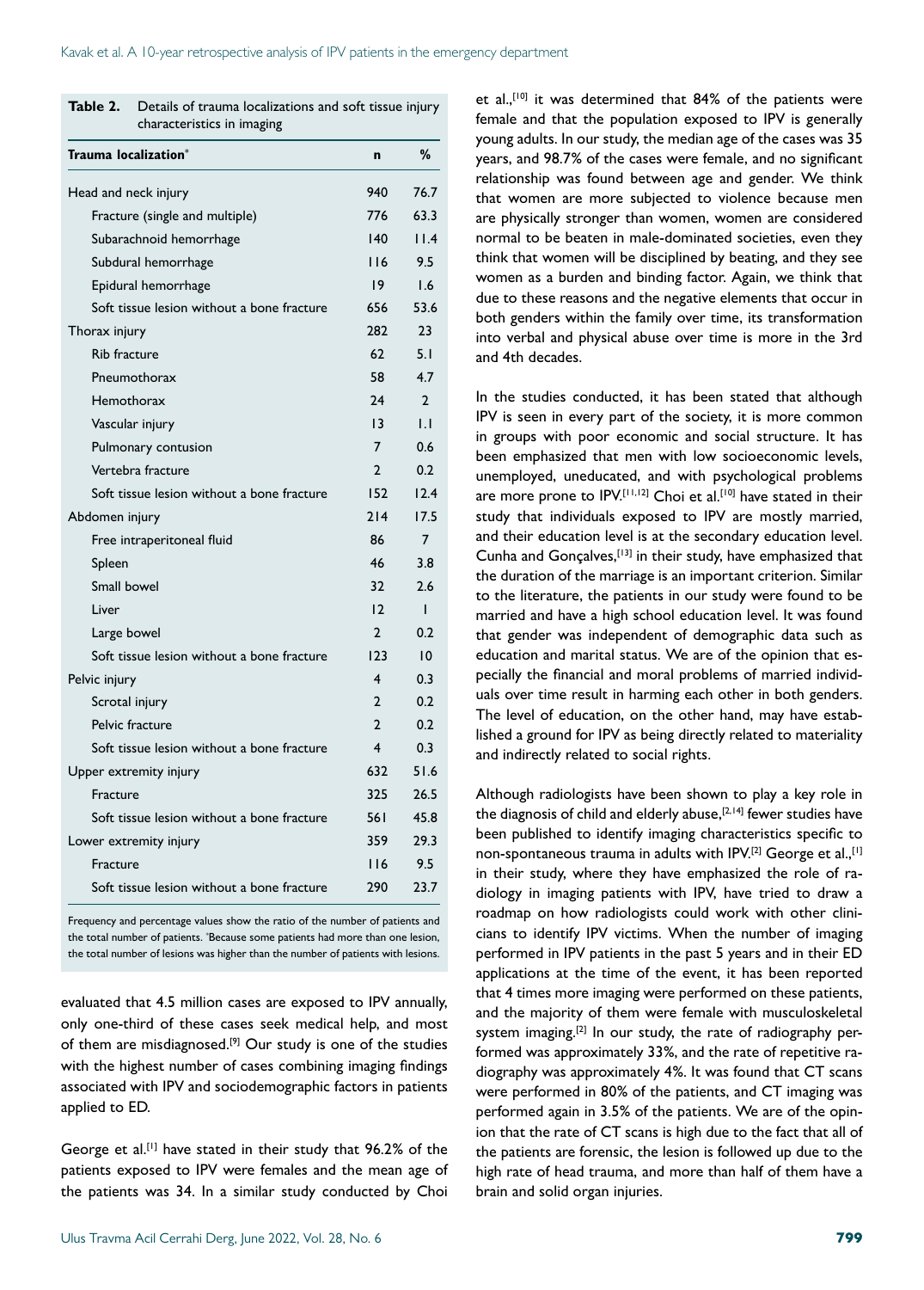| Fracture characteristics*     | n (%)       | Fracture characteristics*       | n (%)      |
|-------------------------------|-------------|---------------------------------|------------|
| <b>Head and neck fracture</b> | 776 (63.3)  | <b>Upper extremity fracture</b> | 325 (26.5) |
| Temporal fracture             | 91(7.4)     | Scapula                         | 2(0.2)     |
| Nasal fracture                | 496 (40.5)  | Clavicle                        | 2(0.2)     |
| Maxilla fracture              | 211(17.2)   | Isolated humerus fracture       | 37(3)      |
| Vertebra fracture             | 3(0.2)      | Isolated ulna fracture          | 138(11.3)  |
| Mandibular fracture           | 51(4.2)     | Isolated radius fracture        | 80(6.5)    |
| Orbital fracture              | 313(25.6)   | Ulna and radius fracture        | 40(3.3)    |
| Zygoma fracture               | 128(10.4)   | <b>Isolated Phalanx</b>         | 26(2.1)    |
| Frontal fracture              | 102(8.3)    | <b>Scapula</b>                  | 2(0.2)     |
| Parietal fracture             | 16(1.3)     | Right                           | 0          |
| Occipital fracture            | 3(0.2)      | Left                            | 2(0.2)     |
| <b>Thorax fracture</b>        | 64 (5.2)    | <b>Clavicle</b>                 | 2(0.2)     |
| <b>Rib fracture</b>           | 62(5.1)     | Right                           | 2(0.2)     |
| Vertebra fracture             | 2(0.2)      | Left                            | 0          |
| <b>Pelvic fracture</b>        | 2(0.2)      | Diaphysis                       | 2(0.2)     |
| Pelvic fracture               | 2(0.2)      | Metaphysis                      | 0          |
| Lower extremity fracture      | 116(9.5)    | Proximal                        | 0          |
| Isolated femur fracture       | 1(0.1)      | Distal                          | 0          |
| Isolated tibia fracture       | 62(5.1)     | Midshaft                        | 2(0.2)     |
| Isolated fibula fracture      | 43(3.5)     | <b>Humerus fracture</b>         | 37(3)      |
| Tibia and fibula fracture     | 10(0.8)     | Right                           | 9(0.7)     |
| <b>Femur fracture</b>         | 1(0.1)      | Left                            | 28(2.3)    |
| Right                         | 0           | Diaphysis                       | 16(1.3)    |
| Left                          | 1(0.1)      | Metaphysis                      | 21(1.7)    |
| Diaphysis                     | 0           | Proximal                        | 9(0.7)     |
| Metaphysis                    | 1(0.1)      | Distal                          | 25(2)      |
| Proximal                      | 0           | Midshaft                        | 3(0.2)     |
| Distal                        | (0.1)       | Ulna fracture                   | 178 (14.5) |
| Midshaft                      | $\mathbf 0$ | Right                           | 72 (5.9)   |
| Tibia fracture                | 72 (5.9)    | Left                            | 106(8.7)   |
| Right                         | 37(3.0)     | Diaphysis                       | 97 (7.9)   |
| Left                          | 35(2.9)     | Metaphysis                      | 81(6.6)    |
| Diaphysis                     | 28(2.3)     | Proximal                        | 26(2.1)    |
| Metaphysis                    | 44(3.6)     | <b>Distal</b>                   | 89(7.3)    |
| Proximal                      | 24(2.0)     | Midshaft                        | 63(5.1)    |
| Distal                        | 34(2.8)     | <b>Radius fracture</b>          | 120 (9.8)  |
| Midshaft                      | 14 (1.1)    | Right                           | 32(2.6)    |
| <b>Fibula fracture</b>        | 53(4.3)     | Left                            | 88(7,2)    |
| Right                         | 25(2.0)     | Diaphysis                       | 72 (5.9)   |
| Left                          | 28(2.3)     | Metaphysis                      | 48 (3.9)   |
| Diaphysis                     | 31(2.5)     | Proximal                        | 21(1.6)    |
| Metaphysis                    | 22(1.8)     | Distal                          | 63(5.3)    |
| Proximal                      | 17(1.4)     | Midshaft                        | 36(2.9)    |
| Distal                        | 18(1.5)     | Phalanx                         | 26(2.1)    |
| Midshaft                      | 18(1.5)     | Right                           | 20(1.6)    |
|                               |             | Left                            | 6(0.5)     |
|                               |             | Diaphysis                       | 16(1.3)    |
|                               |             | Metaphysis                      | 10(0.8)    |
|                               |             | Proximal                        | 9(0.7)     |
|                               |             | Distal                          | 6(0.5)     |
|                               |             | Midshaft                        | 11(0.9)    |

Frequency and percentage values show the ratio of the number of patients and the total number of patients. \* Because some patients had more than one lesion, the total number of lesions was higher than the number of patients with lesions.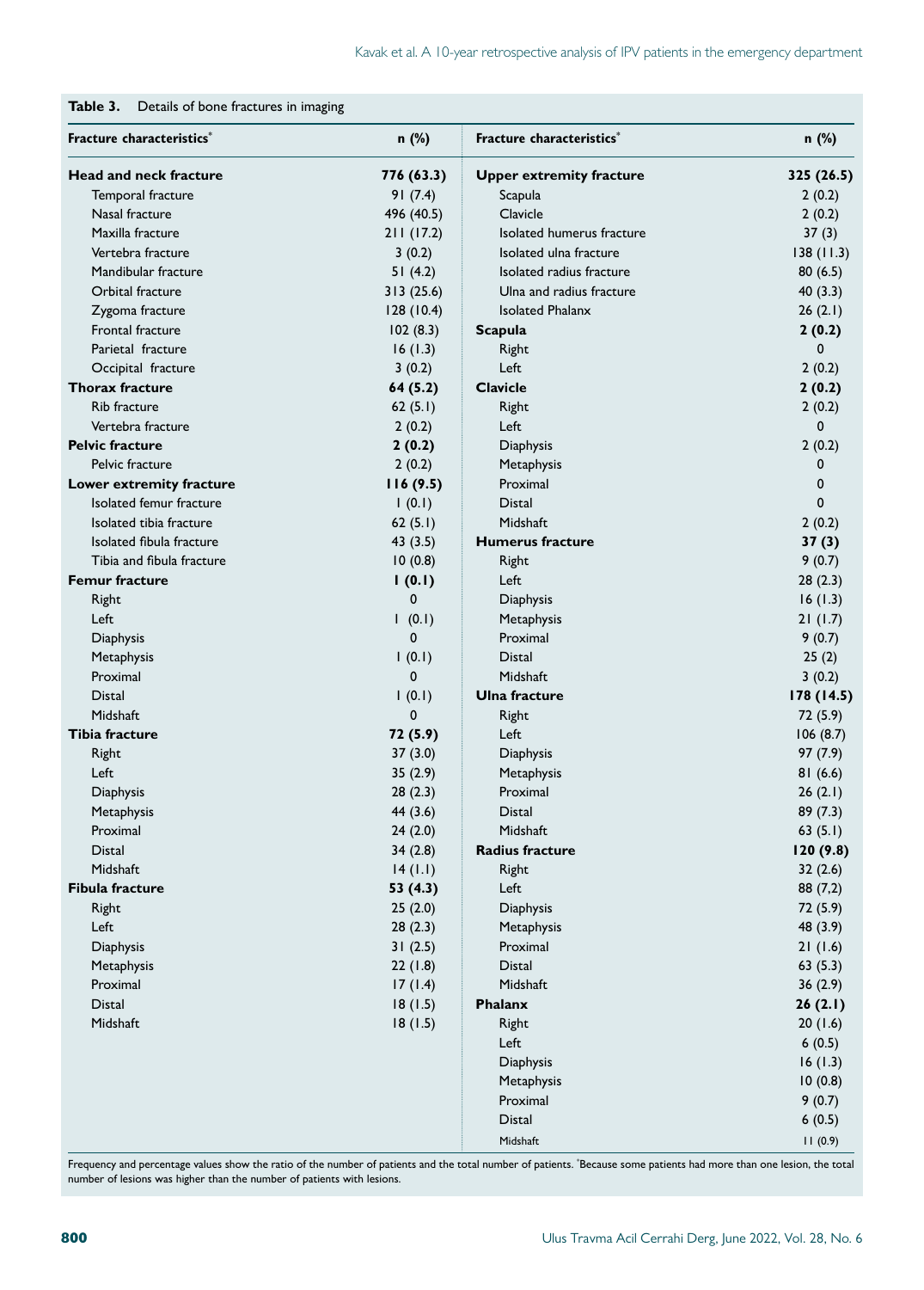

**Figure 2.** An anteroposterior radiograph **(a)**, coronal computed tomography section **(b)**, and axial computed tomography section **(c)** of a 35-year-old man with pellet injury. There are multiple round opacities (red arrows) accompanied by hemorrhage (blue arrows) and emphysema (yellow arrows) in the right thigh and both hemiscrota.



**Figure 3.** Maxillofacial computed tomography section of a 30-yearold woman beaten by her husband. Severe soft-tissue injury without any bone fracture is evident in the left facial region (arrow).

Studies have stated that blunt trauma caused by an open hand or fist is the most common form of IPV.[9,15] Wu et al.[9] have associated this situation with the more comfortable use of the upper extremity of the individual who makes IPV. Most of the traumas were minor (85.4%) and blunt (81.9%) trauma, and the most common trauma types were kicking and punching. The frequency of minor injuries, penetrating injuries, and punch in female patients was significantly higher. In accordance with the previous studies, the most common form of trauma was found to be kicked and punch in our study. This may be related to the fact that the injuries of the individuals that will occur with such traumas do not cause serious lesions and are easy for the assailant. As a matter of fact, the high frequency of minor trauma in the cases supports our thesis.

Again, in many studies related to IPV, it has been stated that victims were injured mostly in the head, face, and neck region.<sup>[16-19]</sup> Sheridan and Nash<sup>[15]</sup> have reported that the incidence of injuries with slap or punch to the face was high in IPV cases. Although Wu et al.<sup>[9]</sup> have thought that upper extremity injuries were an important marker for IPV, they have stated that in cases where the patient defended himself/herself against the assailant with his/her arms or hands, he/she did not stop the attack before the damage occurred in the intended area such as the face and that maxillofacial trauma was more common. Muelleman et al.<sup>[19]</sup> and Petridou et al.[20] have stated in their studies that the frequency of extremity trauma was relatively lower in women. In our study, it was found that the most injured areas were the head and neck, in accordance with the literature. Considering that the most common form of trauma is fists and palms, we can explain why the frequency of head-and-neck injuries is high. In addition, we also believe that the head region is targeted for possible foreign body throwing in these patients.

The frequency of pelvic injuries in male patients was found to be significantly higher (Fig. 2). The main reason why male patients are mostly injured in the pelvic area may be due to the fact that women think of this area as a weak point in men to survive the assault and also that women who have been sexually abused prefer this area to take revenge.

In studies conducted in either adults or elderly population, while the frequency of soft-tissue trauma was in the first place, it has been stated that there were also fatal injuries that can lead to mortality.<sup>[1,2,14]</sup> These injuries include sprains, fractures/dislocations, burns, lacerations, stab wounds, chest contusions, and gastrointestinal pathologies.[9] Kavak and  $\ddot{\text{O}}$ zdemir,<sup>[14]</sup> in their study, have reported the soft-tissue injury rate in the elderly abuse as 54.3%, excluding fracture areas. George et al.[1] have reported that imaging findings associated with IPV include soft tissue and musculoskeletal injuries as well as obstetric and gynecological findings related to violence. Le et al.,<sup>[21]</sup> in their study evaluating domestic violence, have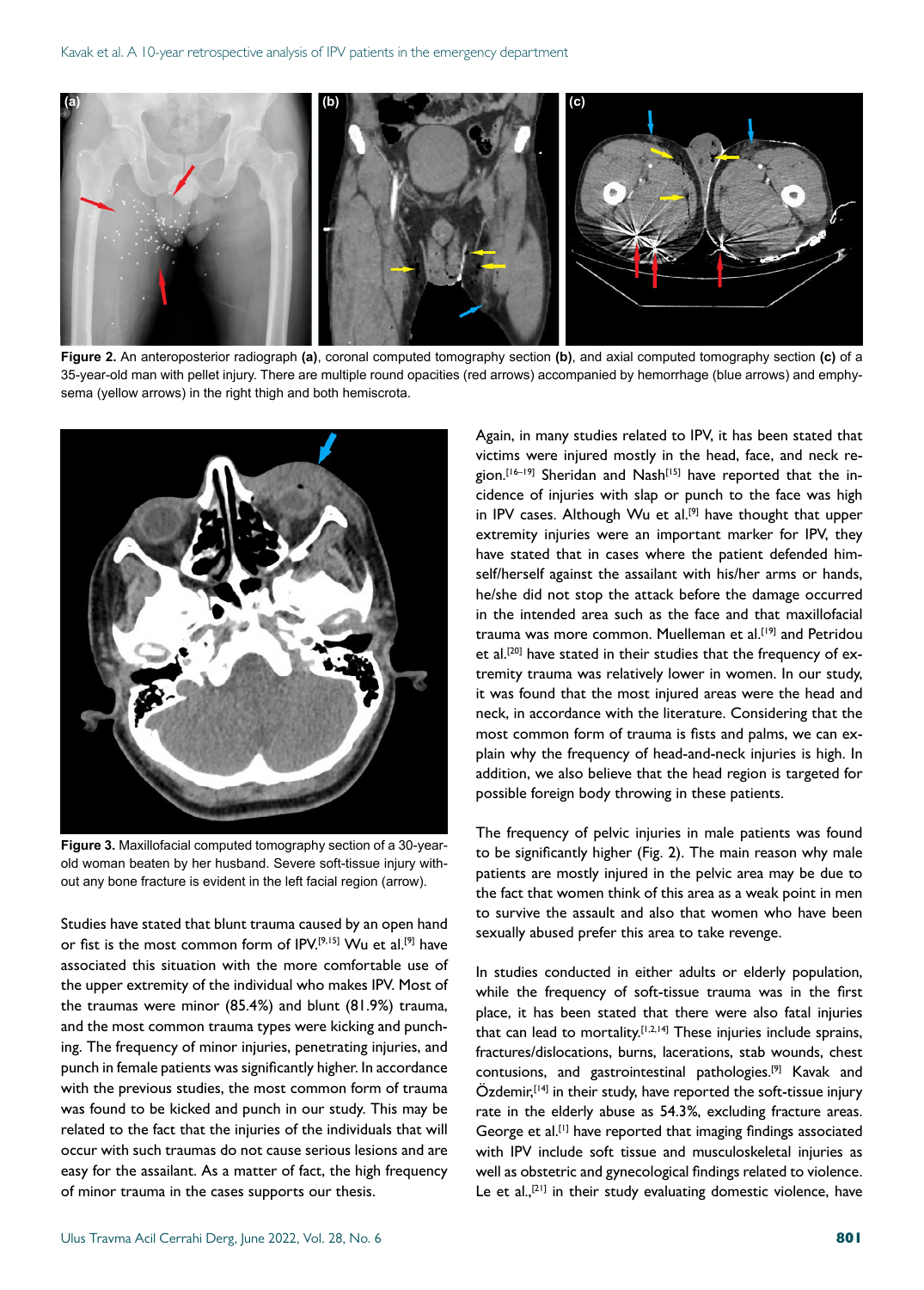found maxillofacial fractures in 30% of 236 abused females and have reported that 40% of these facial fractures were nasal fractures. In this study, it has been stated that the frequency of fractures in the ribs and upper extremity was high. Sutherland et al.<sup>[22]</sup> and Tjaden and Thoennes<sup>[23]</sup> have reported in their study that the frequency of fractures due to IPV is approximately 11%. Murphy et al.<sup>[24]</sup> have reported posterior rib fractures, posterior lower extremity injuries, and injuries of the inner part of the thigh and the back or lower side (plantar) of the foot as indicators of physical abuse. It has been recognized that these areas are unlikely to be impact points in accidental



**Figure 4.** Anteroposterior left forearm radiograph of a 41-year-old woman who was attacked by her husband with a stick and whose arm was broken during self-defense. There is a fracture line at the distal ulnar diaphysis (arrow).

injury. In our study, soft-tissue lesions without bone fracture were found the most common (Fig. 3), and the nasal fracture was detected as the most common fracture, consistent with the literature. We are of the opinion that an individual who performs IPV has made a habit of assaulting and causes crushing in the body and especially fractures in the nasal bone due to the frequent use of punches and slaps.

For the long bones of the extremities, fractures in the middle and lower ends of the bones have been reported to be an indicator of abuse rather than accidents.[25] Distal radial metaphyseal fractures are much more common in accidental falls than distal ulnar diaphyseal fractures. It has been reported that distal ulnar diaphyseal fractures generally occur during the defense. [8,14] In our study, similar to the literature, it was found that an individual exposed to IPV mostly developed left and diaphyseal fractures. We think that the ulnar diaphyseal fractures caused by low-energy trauma suggest that it is the consequence of an assault (Fig. 4). The fact that most of the lesions of our patients are on the left supports this observation. This may be because the perpetrator uses his/her right side dominantly, and the victim resists with his/her left arm for protection.

Soft-tissue injuries in the form of crushing or superficial injuries in different stages of recovery in different parts of the



**Figure 5. (a-c)** Consecutive computed tomography sections of a 36-year-old woman's nasal bone obtained after a physical fight with her partner. An old nasal fracture characterized by thickened sclerotic cortical bone is evident at the left nasal bone (red arrow). There are also multiple new fracture lines at both nasal bones (blue arrows) accompanied by emphysema and edema in soft tissues (yellow arrows).



**Figure 6. (a-c)** Consecutive thoracic axial computed tomography sections of a 69-year-old male patient with multiple fractures on the posterior arches of his ribs as a result of his wife hitting repeatedly with a shovel. There is an old fracture (red arrow) as well as multiple new fractures (blue arrows).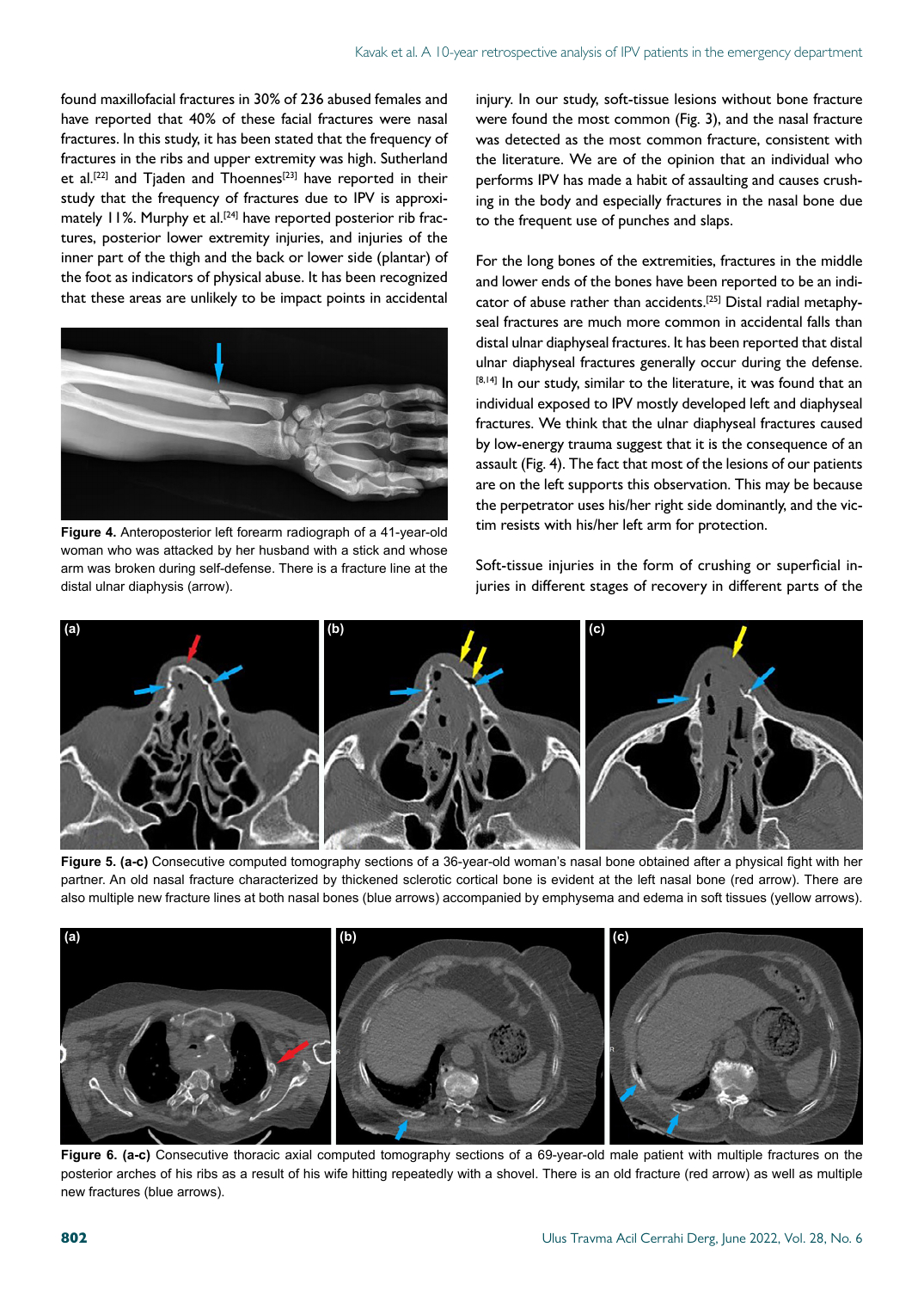body have been reported in cases with the elderly abuse at a rate of up to 15%.[26] In different sources, it has been reported that most of these injuries are in the form of maxillofacial and upper extremity injuries that are in the recovery phase or bruising on the wrist and forearm.<sup>[14,25,27]</sup> Rosen et al.<sup>[25]</sup> have reported that radiologists do not look for old lesions in trauma patients; they often report lesions that are the subject of active complaints; Wong et al.<sup>[8]</sup> have stated that radiologists mention the old fractures very briefly in their reports or they do not care. Correcting these two factors will be extremely important in elucidating repetitive violence in either the elderly abuse or IPV cases. In our study, the rate of old fracture detection was 5.7%, and it was most common in the nasal and posterior rib (Figs. 5 and 6). We think that bruises and superficial scars in the body at different stages of recovery may also be descriptive for IPV patients, as detected in the elderly abuse. Although it may be accidental, finding old fractures in these two bones should remind doctors of repetitive trauma. We consider that old fractures are also important in the identification of IPV cases, similar to those in the elderly abuse.

If the victim tries to protect them because of their dependence on their partner, this may lead to the abusive relationship continuing, and the abuse will increase.<sup>[9]</sup> In a study, the records of the cases who died as a result of IPV have been examined, and it has been shown that most of the victims applied at least once due to trauma in their history. [28] In a study conducted in the United States, it has been reported that approximately 11% of all femicide were committed by their partner.<sup>[29]</sup> In a study conducted in England, 198 femicide over the age of 16 have been examined, and it has been found that 54% were killed by their spouse, expartner, or lover.<sup>[30]</sup> Savall et al.<sup>[31]</sup> have stated that although women were exposed to IPV more frequently, the severity of trauma experienced by men was higher. In our study, the frequency of mortality was 12.9%, and it was found to be significantly higher in males. We are of the opinion that the hidden IPV causes irreversible damages and mortality in the person as to its dose and severity increase over time. The reason for the higher mortality of male patients may be thought that the only way to get rid of the abuser is to kill the abuser, as the woman does not want to be exposed to constant trauma after a while and cannot find help she demands.

The first limitation of the study is the lack of a control group of trauma cases without IPV. This fact limits the precise definition of IPV-associated lesions. The second limitation of the study is that it has a retrospective, non-blind design performed on patients derived from single-center ED data. Therefore, some patient information such as ethnicity, number of previous emergency visits, and lesions other than lesions in the files could not be recorded. Conversely, it may have led to a more aggressive review to identify patients' acute and subacute injuries associated with IPV.

#### Conclusion

Radiology applications have unique opportunities to develop clinical and imaging pathways to help identify IPV victims. The collaboration of emergency medicine physicians and radiologists can reduce overlook for IPV patients and prevent further harm.

**Ethics Committee Approval:** This study was approved by the Dışkapı Yıldırım Beyazıt Training and Research Hospital Clinical Research Ethics Committee (Date: 17.02.2020, Decision No: 82/05).

**Peer-review:** Internally peer-reviewed.

**Authorship Contributions:** Concept: N.K., R.P.K.; Design: N.K., R.P.K.; Supervision: N.K., R.P.K.; Resource: N.K., R.P.K., M.Ö., M.S., N.E.; Data: N.K., R.P.K., M.Ö., M.S., N.E.; Analysis: N.K., R.P.K., M.Ö., M.S., N.E., A.S.; Literature search: N.K., R.P.K., M.Ö., M.S., N.E., A.S.; Writing: N.K.; Critical revision: N.K., R.P.K., M.Ö., M.S.

**Conflict of Interest:** None declared.

**Financial Disclosure:** The authors declared that this study has received no financial support.

#### **REFERENCES**

- 1. George E, Phillips CH, Shah N, Lewis-O'Connor A, Rosner B, Stoklosa HM, et al. Radiologic findings in intimate partner violence. Radiology 2019;291:62–[9. \[CrossRef \]](https://doi.org/10.1148/radiol.2019180801)
- 2. Flores EJ, Narayan AK. The role of radiology in intimate partner violence. Radiology 2019;291:70–[1. \[CrossRef \]](https://doi.org/10.1148/radiol.2019190057)
- 3. Violence against Women. World Health Organization; 2017. Available from: http://www.who.int/mediacentre/factsheets/fs239/en/. Accessed Aug 02, 2020.
- 4. Garcia-Moreno C, Jansen HA, Ellsberg M, Heise L, Watts CH; WHO Multi-Country Study on Women's Health and Domestic Violence against Women Study Team. Prevalence of intimate partner violence: Findings from the WHO multi-country study on women's health and domestic violence. Lancet 2006;368:1260-9. [CrossRef]
- 5. O'Doherty L, Hegarty K, Ramsay J, Davidson LL, Feder G, Taft A. Screening women for intimate partner violence in healthcare settings. Cochrane Database Syst Rev 2015;2015:CD007007. [\[CrossRef \]](https://doi.org/10.1002/14651858.CD007007.pub3)
- 6. US Preventive Services Task Force; Curry SJ, Krist AH, Owens DK, Barry MJ, Caughey AB, et al. Screening for intimate partner violence, elder abuse, and abuse of vulnerable adults: US preventive services task force final recommendation statement. JAMA [2018;320:1678–87.](https://doi.org/10.1001/jama.2018.10897)
- 7. Dicola D, Spaar E. Intimate partner violence. Am Fam Physician 2016;94:646–51.
- 8. Wong NZ, Rosen T, Sanchez AM, Bloemen EM, Mennitt KW, Hentel K, et al. Imaging findings in elder abuse: A role for radiologists in detection. Can Assoc Radiol J 2017;68:16–20. [\[CrossRef \]](https://doi.org/10.1016/j.carj.2016.06.001)
- 9. Wu V, Huff H, Bhandari M. Pattern of physical injury associated with intimate partner violence in women presenting to the emergency department: A systematic review and meta-analysis. Trauma Violence Abuse 2010;11:71–82[. \[CrossRef \]](https://doi.org/10.1177/1524838010367503)
- 10. Choi AW, Wong JY, Lo RT, Chan PY, Wong JK, Lau CL, et al. Intimate partner violence victims' acceptance and refusal of on-site counseling in emergency departments: Predictors of help-seeking behavior explored